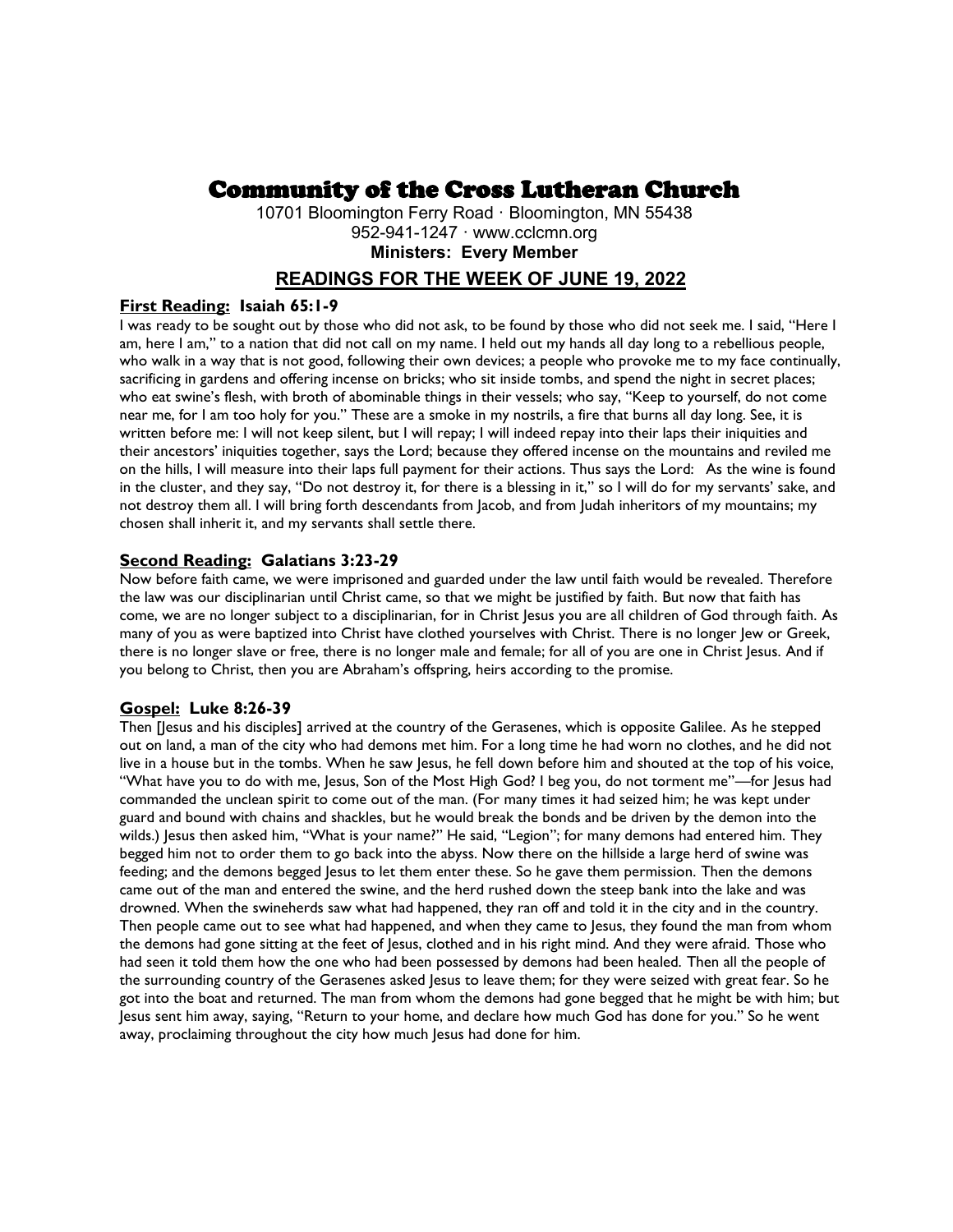#### *OPPORTUNITIES TO GROW AND SERVE*

#### **Today's Worship Assistants:**

- Greeters Jim & Sandy Shultz Children's Sermon Jenna Trenbeath
	- Ushers Mark Welken, Deb Welken, Jim Titze, Dean Christensen
		- Reader Lauren Renstrom

#### **HAPPY FATHER'S DAY!**

All men will receive a treat in the Narthex following the service today. Just look for Jenna and she will be passing them out!

#### **DO YOU HAVE A FEW MINUTES AFTER CHURCH TODAY?**

Jenna could use some help moving chairs today after the service in preparation for VBS. If you can stay for a few minutes, it would be most appreciated. Many hands make light work! Thank you!

#### **50th ANNIVERSARY HISTORY BOOKS**

These books are available for viewing in the narthex. If you are interested in a copy for yourself, please see Jane Hansen for more information. Cost of the individual books is \$75.

#### **MEAL TRAIN FOR "GRANDMA SUE" AND CHUCK METSALA**

Many thanks to everyone who's provided meals for "Grandma Sue" and Chuck Metsala over the last few months! They greatly appreciate the meals and company, so let's continue this great ministry. Please sign up using the link on the weekly email to share food and fellowship with this great couple!

#### **SUMMER PLAY DATE**

Families with young children are invited to join Jenna at Moir Park on Monday, July 11th, from 10:15am – 11:45am to play and watch a performance by "Alphabits". Plan to bring a blanket or chairs and water bottles. Jenna will bring the snacks! \*Event may be cancelled in case of inclement weather.\*

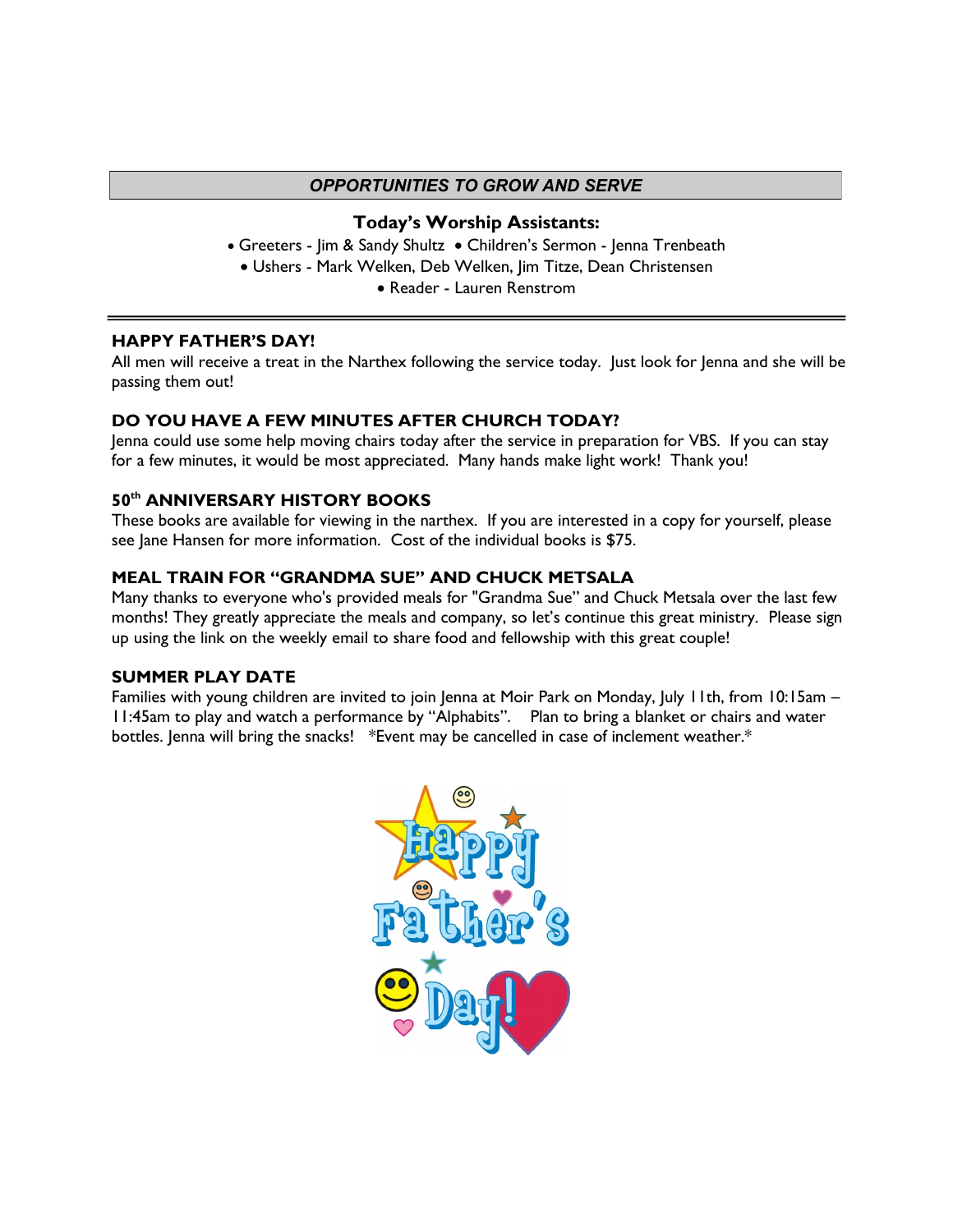## *PRAYERS AND PRAISES*

### **FOR HEALTH/WELLBEING:**

- **Tim Hansen, friend of Ron & Pat Nelson**
- Renee Brethorst, cousin of Ron Nelson
- Gary Warnberg
- Jennie Hendrickson family and baby lan Ruhberg Hendrickson
- Marge Cogger, aunt of Dan Walker
- Gary Rue
- Larry Hansen
- Jeanette Waletzko, aunt of Ken Waletzko
- John Tjernagel
- Jim and Bill Heuer, brother and nephew of Maxine Truax
- Doug Pedersen
- Wayne Westland, uncle of Carol Peterson
- Mark and Luann Roban, brother and mother of Janelle Swanson
- Landon, Marie & Randy Rost, cousins of Kristin Walker
- Mary and Cal K, friends of Marsha **Gullickson**
- Trevor Randall, cousin of Natalie Boehne
- Lloyd Knight, brother of Rick Knight
- Claudia Winkler
- Sue and Chuck Metsala

### **IN OUR CONTINUING PRAYER FOR ALL CCLC HOUSEHOLDS:**

Daren Anderson, Erik & Lindsey Anderson, Roger Aronson, Casey & Stephanie Auen, Bonnie Augst

## *OTHER OPPORTUNITIES TO TOUCH LIVES WITH THE LOVE OF GOD*

**VEAP** is our Four Core service partner for the month of June. VEAP is a basic needs and social services organization whose programs promote access to healthy foods , stable housing, and transportation. Please consider giving financially or volunteering with this organization. To give, place a check in the offering with 'VEAP' in the memo line or give online and pick 'VEAP' in the 'to' field.

Our website address is: www.cclcmn.org

Pastor Erik Sevig—pastor.erik@cclcmn.org Jenna Trenbeath—childrensministry@cclcmn.org Janelle Swanson—office@cclcmn.org Kristin Walker—finance@cclcmn.org

Jamie Manzi-Moore—music@cclcmn.org Marsha Gullickson—organist@cclcmn.org Sandy Knight—volunteerministry@cclcmn.org